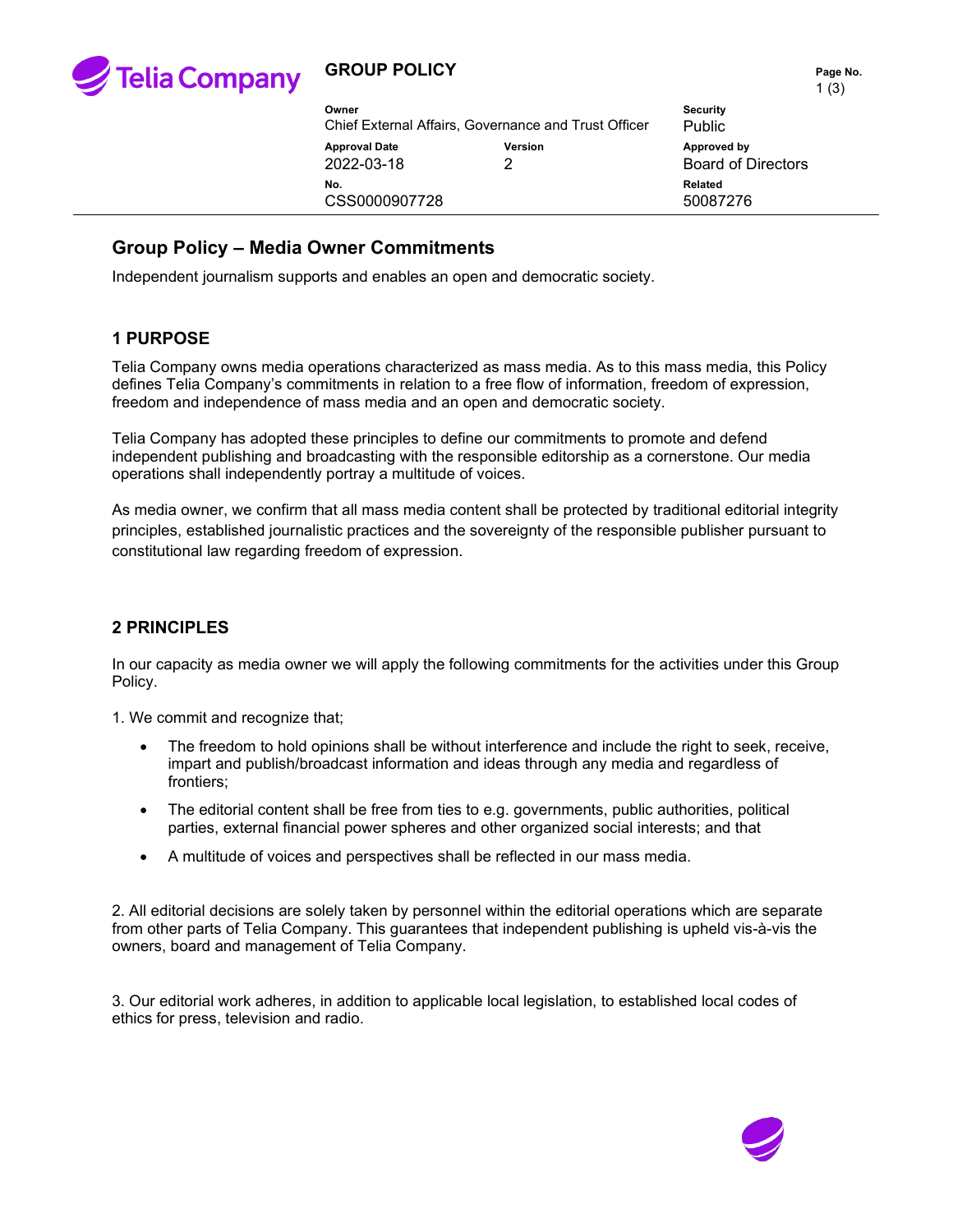

## **GROUP POLICY PAGE NO. Page No. Page No.**

| Owner<br>Chief External Affairs, Governance and Trust Officer | <b>Security</b><br><b>Public</b> |                                          |  |
|---------------------------------------------------------------|----------------------------------|------------------------------------------|--|
| <b>Approval Date</b><br>2022-03-18                            | <b>Version</b>                   | Approved by<br><b>Board of Directors</b> |  |
| No.<br>CSS0000907728                                          |                                  | Related<br>50087276                      |  |

4. We respect;

- The professional secrecy of mass media including the confidentiality of sources and the integrity and confidentiality of editorial work and decisions;
- That editorial staff and personnel associated with such operations cannot be asked to disclose information that jeopardizes the professional secrecy; and
- That staff in editorial operations is not to receive editorial related instructions from individuals, entities etc. outside the editorial operations.

## **3 ROLES AND RESPONSIBILITIES**

This Group Policy applies to Telia Company AB and its Subsidiaries<sup>[1](#page-1-0)</sup> and Joint Operations<sup>[2](#page-1-1)</sup> as their own binding policy to all directors, members of the boards, officers and employees. In addition, Telia Company works towards promoting and adopting this Policy's principles and objectives in other associated companies where Telia Company does not have control but has significant influence.

Each Group Executive reporting to the CEO of Telia Company is responsible for ensuring that this Group Policy is duly communicated and implemented, and that the employees within his/her area of responsibility are familiar with and follow this Group Policy.

Each country CEO is responsible for ensuring that all relevant entities within the CEO's geographic location has adopted and implemented this Group Policy.

#### **4 BREACHES AGAINST THE POLICY**

Any Telia Company employee who suspects violations of the Code of Responsible Business Conduct or this Group Policy must speak up and raise the issue primarily to their line manager, and secondly to the Human Resources department, to Group Governance, Risk and Compliance, or through the Speak-Up Line. The Speak-Up Line is available on Telia Company's internal and external webpages.

Telia Company expressly forbids any form of retaliation for people who speak up. For specific requirements, please see our Group Instruction on Internal Reporting and Non-Retaliation.

Violations against this Group Policy can lead to disciplinary action, up to and including termination.

## **5 TARGET GROUP**

This Group Policy is applicable and most relevant for personnel within;

- CEO's;
- Communications;
- Editorial operations;
- Governance, Risk and Compliance;

<span id="page-1-1"></span> $2$  The joint operations over which Telia Company AB has joint control and management responsibility.



<span id="page-1-0"></span> $1$  All entities over which Telia Company AB has majority control.